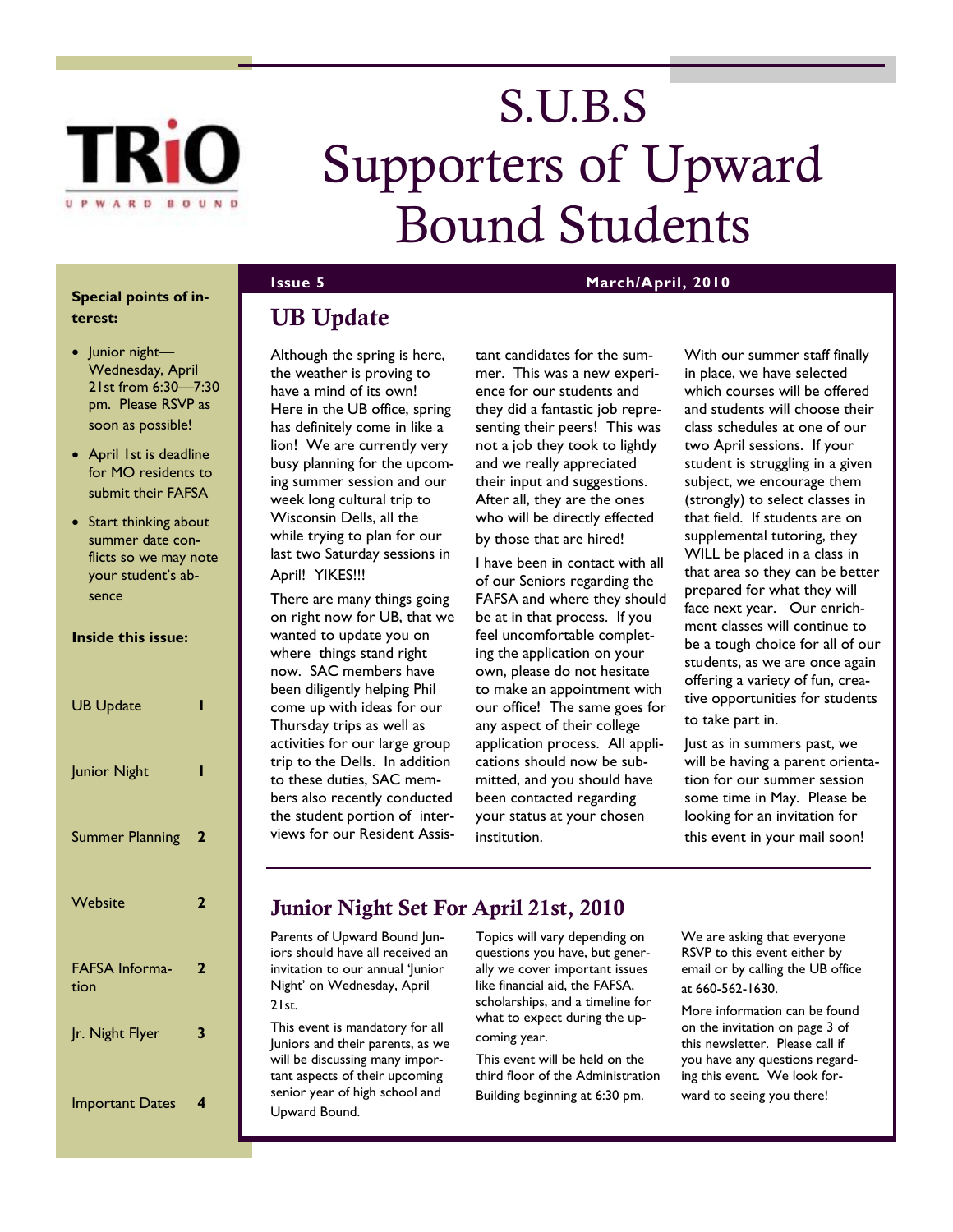### **Page 2 S.U.B.S**



### **Summer Planning**

Just as we need information from you to plan our summer session, we understand you also need information from us so you can plan activities for you and your family.

Our summer dates have been set, and students will move in on Sunday, June 6th. This summer we are in a different dorm as last year's location is closed for remodeling. For the first time we will be staying in Roberta Hall, which is beside where we stayed last summer (north of Hudson-Perrin). Students will begin classes on Monday, June 7th (this is also

when Bridge students will begin their college classes through Northwest). The last day of the summer session will be Thursday, July 8th which will also be the date for our end of summer awards banquet.

Following the 5 week session of classes, we will be taking our trip to Wisconsin Dells from July 12-15th. More information regarding the trip will be shared during our summer orientation in May. Please be looking for your invitation to that event.

Classes will NOT be in session July 5th (campus is closed for

### 4th of July holiday).

If you currently are aware of any summer camps, vacations, or absences for your student, please let our office know as soon as possible. We have to start buying tickets early for many of our events, and need

to plan accordingly.

We plan on sending weekly updates through email again this summer as the updates were so positively received by parents. Be sure we have your email address on file so we can let you know what your stu-

dent is doing! See you in June!

*REMEMBER: April 1st is the deadline for Missouri Residents to submit the FAFSA*

### **WWWebsite**

I hope that by the time you are reading this, you have already checked out the Upward Bound website at least once! Recently our website underwent some changes and improvements that we know you will appreciate!

On our website, there are links that both students and parents will find useful. One of the most interesting for parents will be the College Planning section that is linked to our homepage. Under this link you

will find **MANY** resources to make the transition to college easier for you and your student. There are links for finding scholarships, completing the FAFSA, even ACT and test taking tips.

We have also provided a link to college planning with *Debt Free U*, a company that helps parents and students become more comfortable with their financial responsibilities and opportunities for college. At this site parents can find a calculator that will help them determine how much money to take out for college, and how long it will take them to pay back loans. We will be using this site a lot with our seniors this summer as we focus on financial literacy with them.

There are many other great features to the website that I hope you take the time to see! As always, we welcome any

feedback you may have.

**www.nwmissouri.edu/dept/ upwardbound**

### **FAFSA: What Does it Really Mean?**



One of the biggest misconceptions about the FAFSA is that many thingk they will not qualify for grants, so they choose not to fill out the FAFSA. This could not be further from the truth.

You should file the FAFSA even if you don't think you'll qualify for need-based aid. If you want to take out a federal loan of any type—including the unsubsidized Stafford Loan, which isn't based on financial need—then you'll need to file the FAFSA. The earlier you get started, the

better; not only will you feel better that you've got this crucial step checked off your to-do list, but you'll be at the head of the line for many of the firstcome, first-served aid programs.

After you file your FAFSA, your student will receive a Student Aid Report (SAR) that contains your Estimated Family Contribution (EFC). If you provided a valid e-mail address as part of your FAFSA information, then you'll receive your SAR by email, or you can view it online.

Your SAR and EFC will be sent to the schools you indicated on your FAFSA, and these schools will offer you financial packages based on this data.

Upward Bound will also need a copy of these forms to keep in your student's files. As always, we are here to help if you are confused about any of the results or numbers that you see on any of the reports you are given. Individual appointments can also be made with Brenda if you want one-on-one assistance.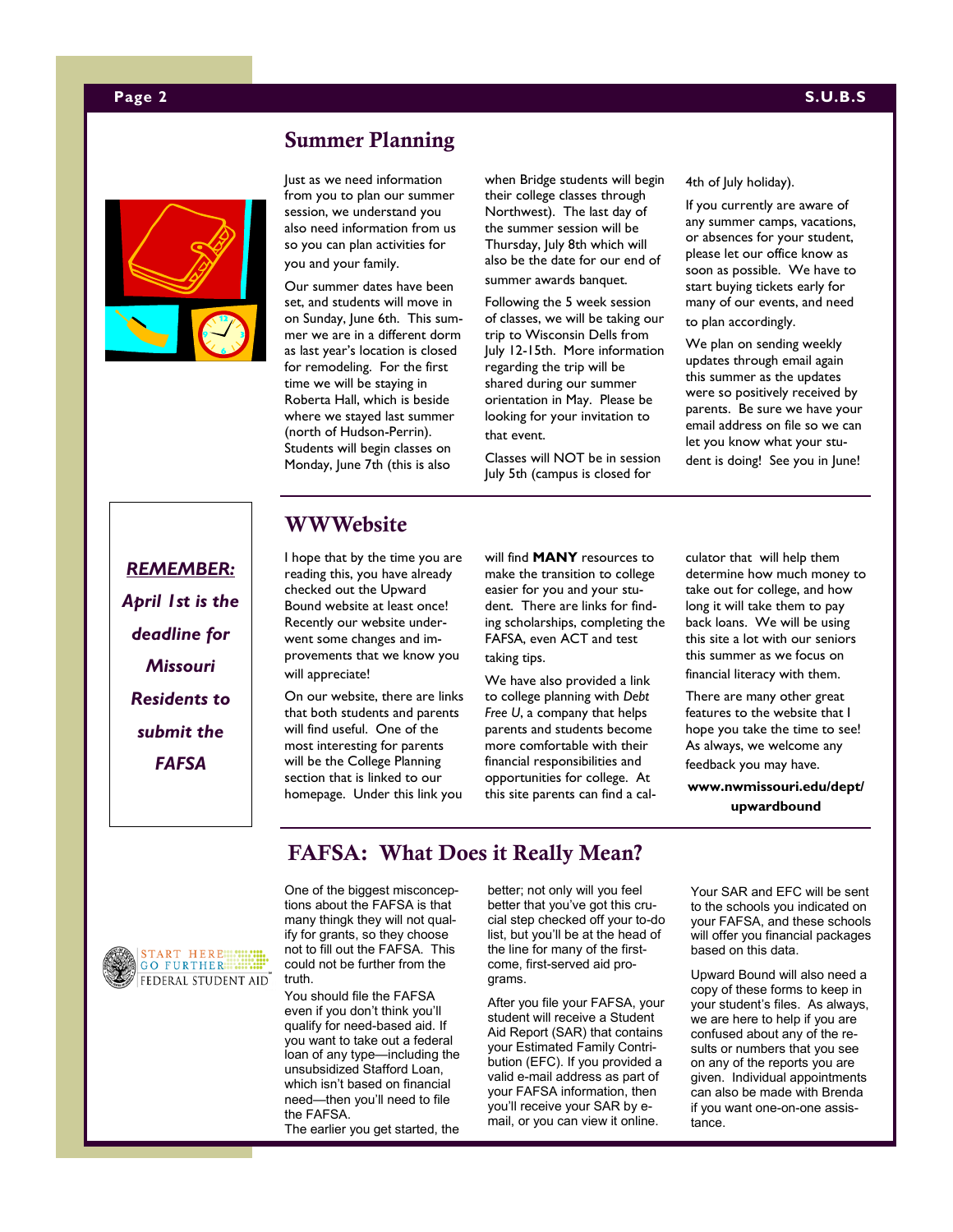

# Upward Bound *presents:* Junior Night 2010

## **Wednesday, April 21st from 6:30 - 7:30 p.m. 3rd Floor Administration Building NWMSU**

PLEASE **R.S.V.P**. to this event by **April 14t<sup>h</sup>** to: 660.562.1630 Or brendaj@nwmissouri.edu Upward Bound central staff would like to invite all Juniors and their parents to join us for our annual Junior Night event. This event is mandatory as families will gain valuable information covering topics such as:

- **The college application process**
- **Meeting important college deadlines**
- **Financial Aid and the FAFSA**
- **Being a Bridge student**
- **Everything else you will need to know for your senior year of Upward Bound**